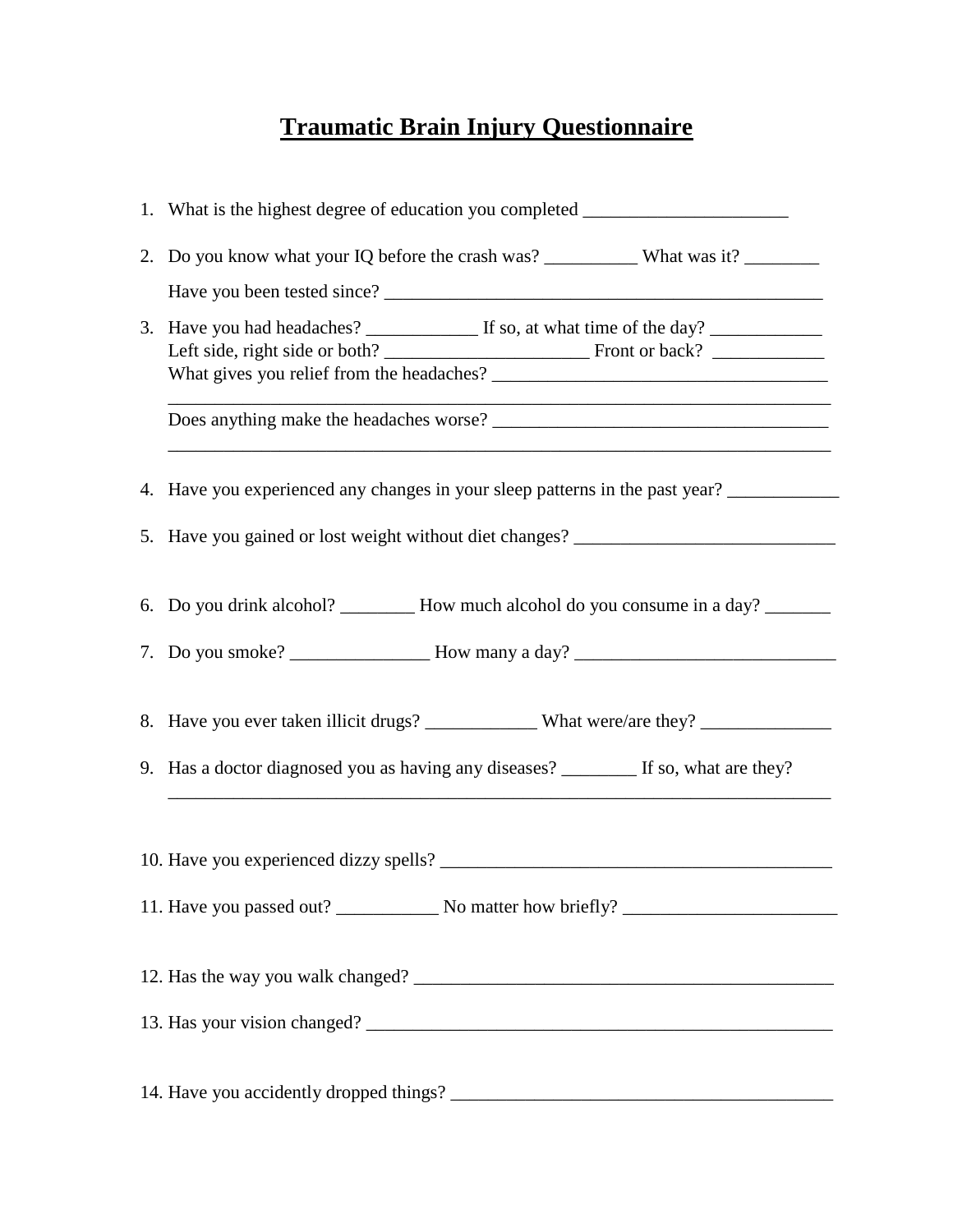| 15. Do you have difficulty sometimes understanding what you are reading? ______________                                                                                                                              |
|----------------------------------------------------------------------------------------------------------------------------------------------------------------------------------------------------------------------|
| 16. Do people seem to mumble when they talk to you? _____________________________                                                                                                                                    |
| 17. Has your speech slurred during conversation? _______________________________                                                                                                                                     |
| 18. Have you forgotten what you were saying while speaking? ____________________                                                                                                                                     |
| 19. Have you had difficulty remembering the names of common things? ____________                                                                                                                                     |
|                                                                                                                                                                                                                      |
|                                                                                                                                                                                                                      |
|                                                                                                                                                                                                                      |
|                                                                                                                                                                                                                      |
| 24. Have you experienced blindness in one or both of your eyes? _________________                                                                                                                                    |
| 25. Can you see or hear things others cannot? ___________________________________                                                                                                                                    |
|                                                                                                                                                                                                                      |
| 27. Has your handwriting or signature changed? __________________________________                                                                                                                                    |
| 28. Do you drink more water than you did before the crash? ______________________                                                                                                                                    |
| 29. Do you talk differently since the accident? ________________________________                                                                                                                                     |
| 30. Do you now easily lose your balance, or do you feel less stable than before the crash?<br><u> 1989 - Johann Stoff, deutscher Stoffen und der Stoffen und der Stoffen und der Stoffen und der Stoffen und der</u> |
|                                                                                                                                                                                                                      |
| 31. Do you work or live around any chemicals? __________________________________                                                                                                                                     |